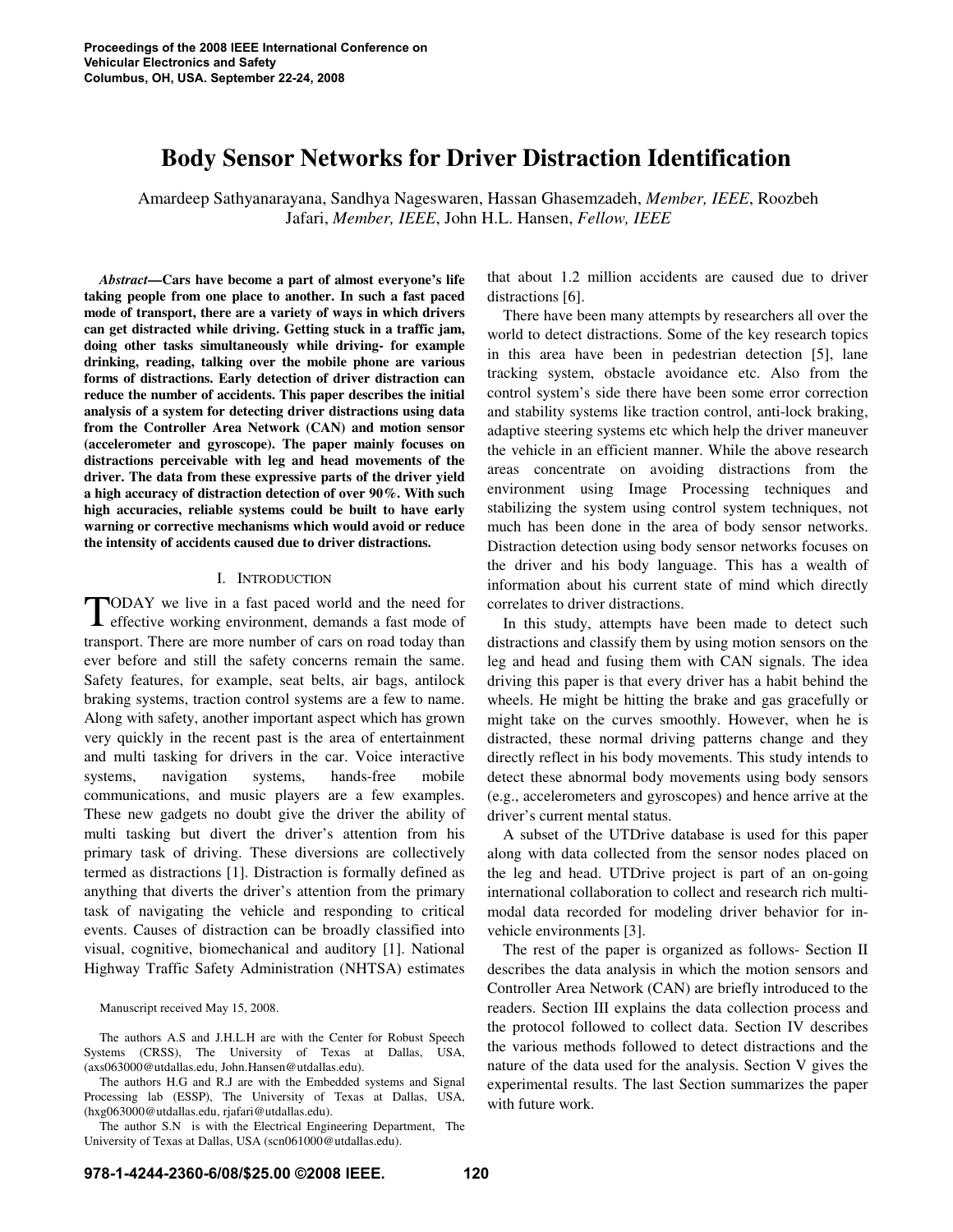

#### II. DATA ANALYSIS

 Body movements reveal significant information about the distraction levels of a driver. An abrupt brake or a sharp turn or response to a phone call can be easily detected using sensors on the leg and head.

A sensor on the leg will indicate transitions between the accelerator and brake. A sensor on the head will indicate the movement of the head from left to right or a tilt to answer a phone call. The leg and the head movements are measured using a tri-axial accelerometer and bi-axial gyroscope mounted on the sensor node. Accelerometers are used to detect motion of the object as a result of change in the velocity of the body [5]. Gyroscope measures the degree of orientation of the body.

To obtain the vehicular dynamics, Controller Area Network (CAN) signals from the vehicle are tapped out from the On-Board Diagnostics (OBD2) port [1]. The vehicles manufactured these days have a number of embedded systems with sensors and actuators which work as replacements for most of the mechanical couples found in earlier cars. The sensor and actuator information are communicated between embedded systems via a network known as Controller Area Network (CAN). The CAN bus carries information about the current status of the vehicle such as speed, brake, acceleration, steering angle etc in binary format. Since the paper focuses on driver distractions, only the signals which are directly related to driver actions like vehicle speed, brake, acceleration and steering angle are extracted from the CAN bus. These signals directly relate the driver's actions and the vehicle's response to these actions and they are ideal indicators to the driver's behavior behind the wheels.

## III. DATA COLLECTION

The UTDrive vehicle and the data acquisition system Dewetron DA-121 [3] as shown in Fig. 1 are used along with



Fig. 2. Data collection using motion sensors

the motion sensor as shown in Fig. 2 for conducting experiments and collecting data. Since data is collected on two different acquisition systems, time synchronization of the data is very important. This is achieved by initially setting both the systems to the same global time and marking every trial data with a start time stamp. Both the systems are started and stopped at almost the same time. Once the data is taken offline, both the CAN and motion sensor data are resampled to the same value of 20Hz and realigned to the same start and end points. Cameras are also used in the data collection process to capture the head and leg movements and they also show the road ahead as shown in Fig. 3. The cameras are later used to segment data and to perform subjective analysis for labeling the segmented data as normal or distracted.



Fig. 3. Video data with motes placed on head and leg

### *A. Route Description*

The route as shown in Fig 4 is used to conduct the experiments. The route includes intersections, turns and parking. The average time to complete this route is about 3 minutes. Each driver is asked to drive twice. The first trial is the normal driving where the person drives in the way he normally does. In the second trial, the driver is asked to perform some tasks while driving. The driver has to talk to the co-passenger, talk on the mobile phone, make some turns which are confusing, abruptly stop when asked to do so. The assumption behind following such a protocol for conducting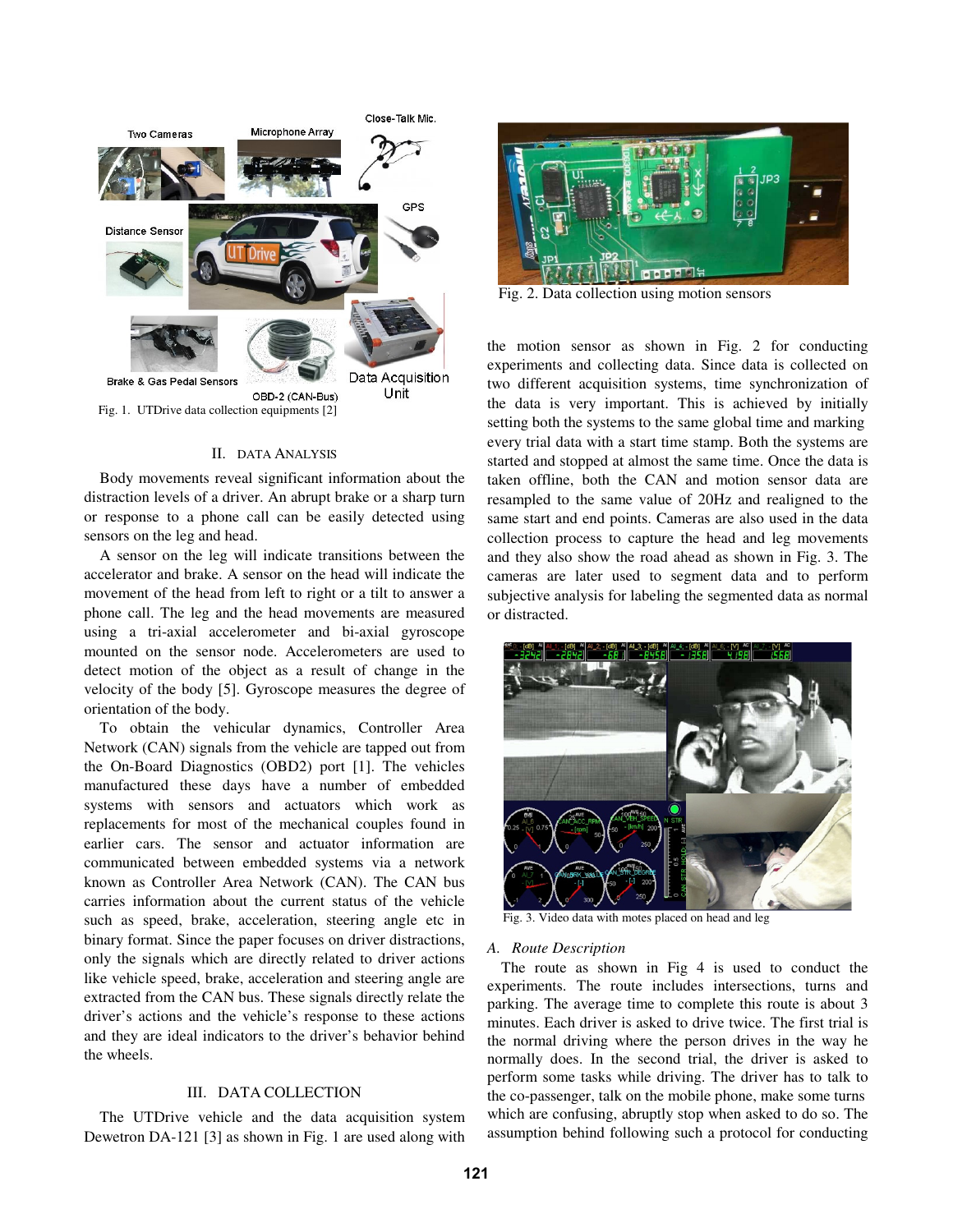

Fig. 4. Route map with task descriptions

experiments is that the driver could be distracted while performing the above mentioned tasks.

## IV. EXPERIMENTS

The data collected is analyzed for distraction detection. Observing the video, specific regions of leg movements are marked and segmented either manually or automatically and labeled as normal or distracted data. The segmented data is classified using K-NN (K-Nearest Neighbors) to obtain classification accuracy.

#### *A. Leg data, manual segmentation*

Manual segmentation is performed by observing the video data collected focusing the leg. The CAN and sensor data are resampled and aligned to have the same start and end points. The transitions between the accelerator and brake are considered for the leg data segments. This process involves looking at the data collected and visually marking the points of interest as shown in Fig. 5. The regions are manually labeled as normal and distracted using the visual cues and the camera. From the segmented data, features such as time on task, variance of the signal etc are extracted and the system is trained with varied percentage (30%, 50%, 70%) of the data using K-Nearest Neighbors classifier (K=1 in our case). Once the training phase is over, the rest of the data is used to test the system and verify the accuracy by comparing the results with the manual labels. The ratios of the train and the test data are varied. A total of 35 features are used for classification. Principal component analysis (PCA) and Linear Discriminant Analysis (LDA) are used separately for



Fig. 5. Raw signals from leg motes and CAN

feature conditioning and to reduce the features to 5 and 1 respectively before applying the classifier. The accuracy of the system after the classification process is shown in the Section VA.

# *B. Leg data, automatic segmentation*

The classification procedure is the same as manual segmentation. Instead of manual segmentation, the system is made to automatically segment the regions of interest.



Fig. 6. Flow chart for Automatic segmentation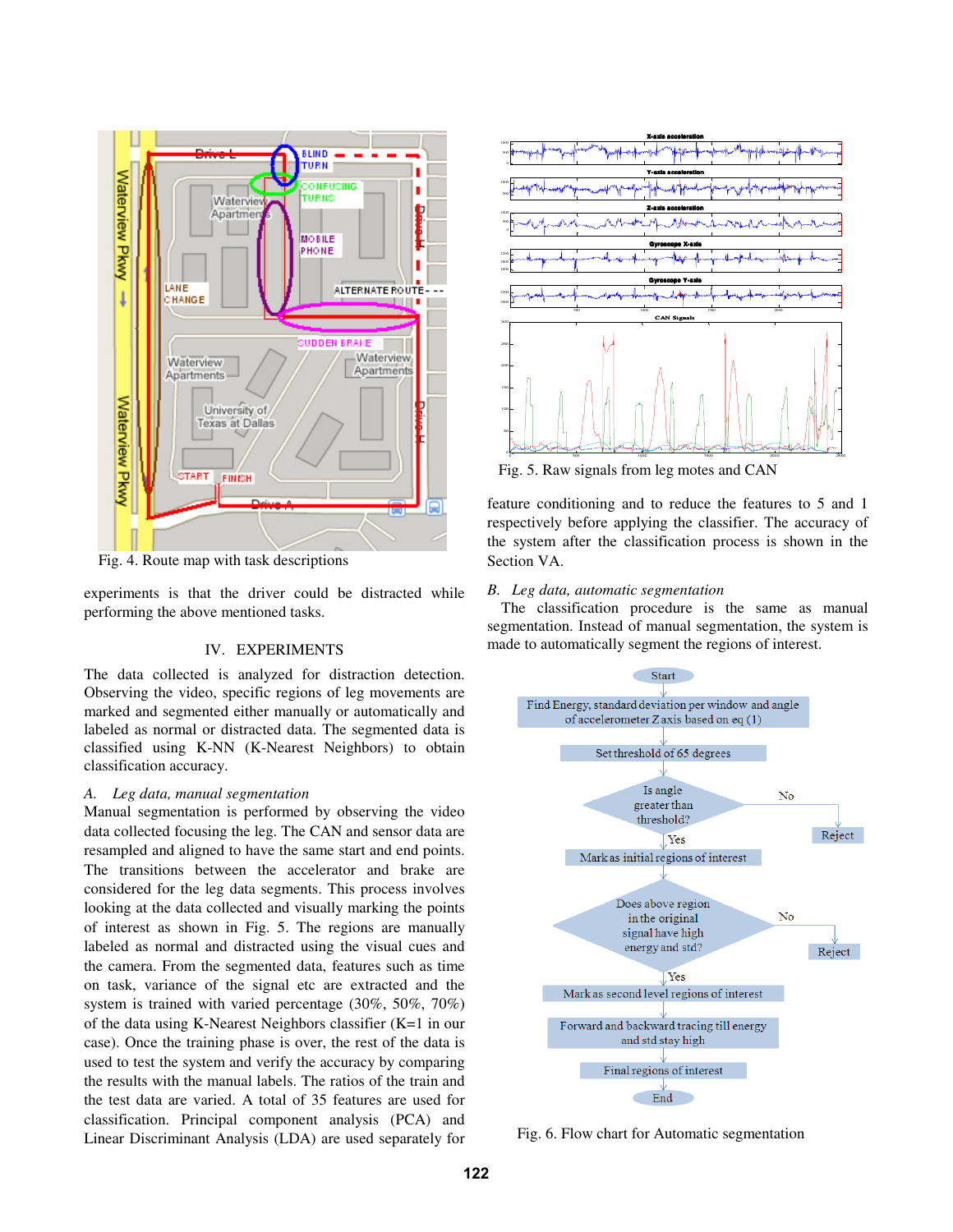However, the labeling of normal and distracted regions is done on a manual basis using visual cues. For training the system to segment, a multiple decision tree structure is used as shown in Fig. 6.

On observation, it can be noted that the movement between the accelerator and brake is a maximum of 60 degrees. The accelerometer z-axis traces this angular path. A safer threshold of 65 degrees is used.

$$
\theta_z = \arctan\left(\frac{\sqrt{a_x^2 + a_y^2}}{a_z}\right) \quad \dots (1)
$$

The forward and backward tracing method is used as a final step in segmentation as distraction is not a discrete point but a continuous event. The entire process is shown in Fig. 7. The segmented regions from this step are used for classification and results are tabulated in Section VB.



Fig. 7. Decision structure for automatic segmentation

### V. RESULTS

Results for the two different approaches which have been described in the previous section are listed below. The entire set of features for the experiments is tabulated with their corresponding descriptions in Table I. A subset of Table I has been used for the classification of each experiment based on the nature of the segmented signals. The K-Nearest Neighbors classification results for each of the experiments are tabulated below along with the classification results after feature reduction using PCA and LDA. The dominant features after feature reduction using both the methods are also listed.

#### *A. Leg data, manual segmentation*

The motion sensor and CAN data are manually segmented as described in the previous section. They are labeled as

normal or distracted by observing the video and taking the maximum of the subjective response from four people. Eighteen datasets are used to train the system for classification and the classification accuracy is obtained by testing the system with another set of eighteen data samples. A set of thirty-five features is used to train and test the data samples using K-NN classifier. Different features are selected for motion sensor data and CAN data based on the nature of the signals.

TABLE I FEATURES CONSIDERED AND THEIR DESCRIPTION

| <b>FEATURE</b>    | DESCRIPTION                                                                        |
|-------------------|------------------------------------------------------------------------------------|
| amp               | Difference between the maximum and<br>mean value of the signal                     |
| maxvalue          | Maximum value of the signal                                                        |
| minvalue          | Minimum value of the signal                                                        |
| s2e               | Amplitude of the difference between the<br>first value and the last value          |
| time<br>maxvalue2 | Duration of the signal<br>Maximum difference between any two<br>consecutive values |
| med               | Median of the signal                                                               |
| mnvalue           | Mean of the signal<br>Difference between the maximum and                           |
| p2p               | minimum value of the signal                                                        |
| stdvalue          | Standard deviation of the signal                                                   |
| rms               | Root mean square value of the signal<br>Difference between the maximum and         |
| p2pd              | minimum value of the differential of signal                                        |

 These features are listed in Table II. For each of the feature listed, there are five signals from the motion sensor. They appear in the order accelerometer x-axis, accelerometer y-axis, accelerometer z-axis, gyroscope x-axis and gyroscope y-axis. For example, feature number 3 would represent s2e of accelerometer z-axis and feature number 14 would represent minvalue of gyroscope x-axis. For the CAN data, there are two signals for every feature selected. They are brake and vehicle speed. For example, feature number 29 would represent maxvalue of vehicle speed.

 Using PCA and LDA, the number of features are reduced to 5 and 1 respectively. The dominant features after feature reduction using PCA and LDA are listed in Table III.

The classification accuracies of the system using K-NN, PCA with K-NN and LDA with K-NN are listed in Table IV.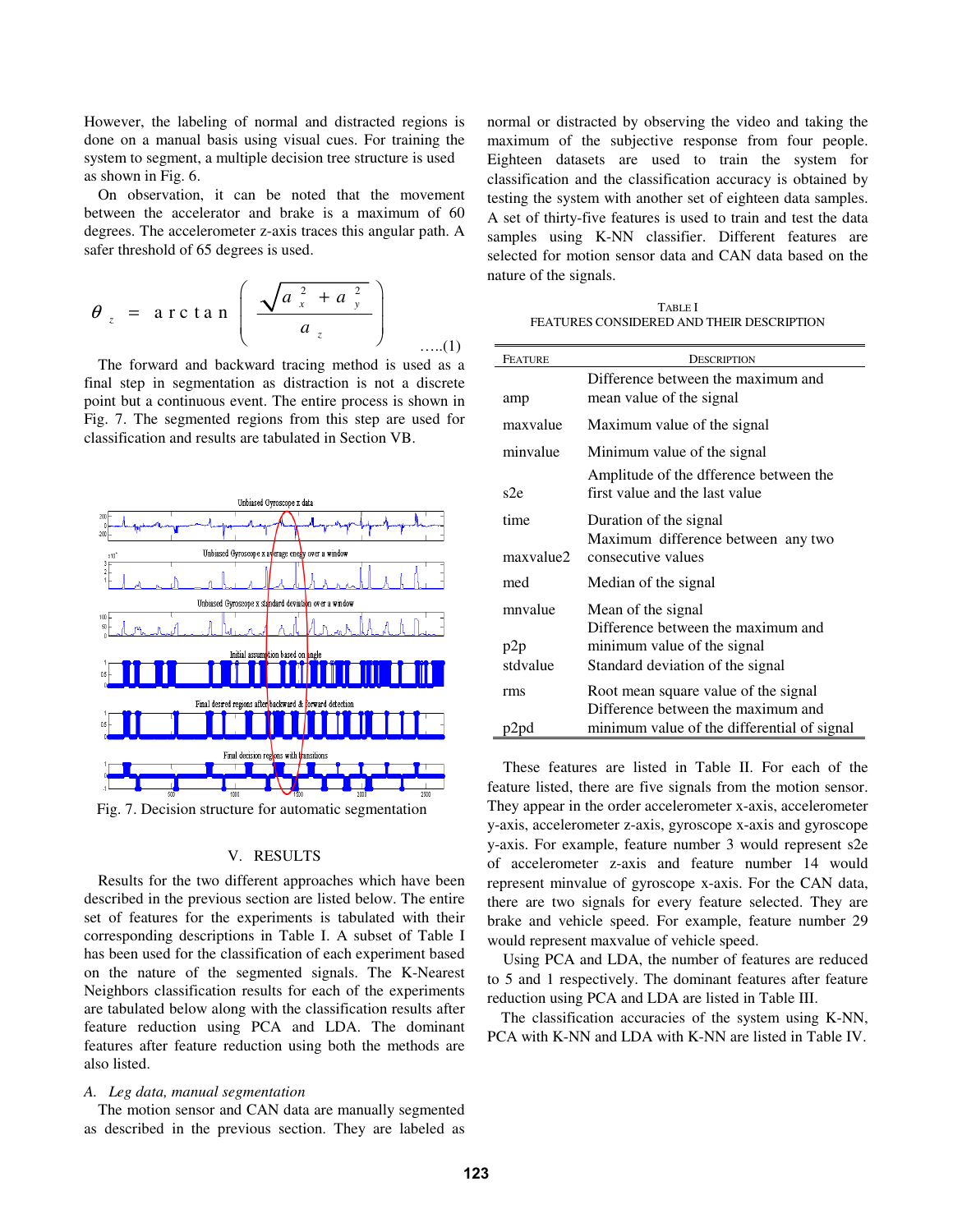TABLE II FEATURE WITH SEQUENCE NUMBERS

| <b>Feature Numbers</b> | Sensor     | Feature   |
|------------------------|------------|-----------|
| $1-5$                  | Motion     | s2e       |
| $6-10$                 | Motion     | maxvalue  |
| $11 - 15$              | Motion     | minvalue  |
| $16-20$                | Motion     | Time      |
| $21 - 25$              | Motion     | Amp       |
| 26-27                  | CAN        | s2e       |
| 28-29                  | <b>CAN</b> | maxvalue  |
| $30 - 31$              | CAN        | Time      |
| 32-33                  | CAN        | Amp       |
| 34-35                  | CAN        | maxvalue2 |

TABLE III DOMINANT FEATURES FOR PCA AND LDA

| Method             | Dominant Features  |
|--------------------|--------------------|
| PCA(Motion Sensor) | 1, 3, 6, 9, 14     |
| LDA(Motion Sensor) | Time $(16-20)$     |
| PCA(CAN)           | 26, 28, 29, 32, 34 |
| LDA(CAN)           | 29                 |
|                    |                    |

| <b>TABLE IV</b>                         |  |
|-----------------------------------------|--|
| K-NN CLASSIFIER RESULTS FOR LEG, MANUAL |  |

| Feature reduction          | Accuracy |
|----------------------------|----------|
| K-NN (35 Features)         | 93.75%   |
| PCA with K-NN (5 Features) | 87.50%   |
| LDA with K-NN (1 Feature)  | 97.30%   |

# *B. Leg data, automatic segmentation*

The motion sensor and CAN data are automatically segmented as described in the previous section. They are labeled as normal or distracted by observing the video and taking the maximum of the subjective response from four people. Sixteen datasets are used to train the system for classification and the classification accuracy is obtained by testing the system with another set of sixteen data samples. A set of thirty-five features as shown in Table II is used to train and test the data samples using K-NN classifier which is similar to the procedure described in the Section VA.

Using PCA and LDA, the number of features are reduced to 5 and 1 respectively. The dominant features after feature reduction using PCA and LDA are listed in Table V.

 The classification accuracies of the system using K-NN, PCA with K-NN and LDA with K-NN are listed in Table VI.

TABLE V DOMINANT FEATURES FOR PCA AND LDA

| Method             | Dominant Features  |
|--------------------|--------------------|
| PCA(Motion Sensor) | 1, 3, 6, 9, 14     |
| LDA(Motion Sensor) | Time $(16-20)$     |
| PCA(CAN)           | 26, 28, 30, 31, 34 |
| LDA(CAN)           | 26                 |

TABLE VI K-NN CLASSIFIER RESULTS FOR LEG, AUTOMATIC

| Feature reduction          | Accuracy |
|----------------------------|----------|
| K-NN (35 Features)         | 77.77%   |
| PCA with K-NN (5 Features) | 94.44%   |
| LDA with K-NN (1 Feature)  | 88.30%   |





Fig. 8. Considered head positions

# VI. FURTHER ANALYSIS AND CONCLUSIONS

The paper proposed the first step in the detection of distraction using motion sensors and CAN signals. The classification of leg movements as normal and distracted was done with a high accuracy of 97.3%.

The accuracy suggests that use of motion sensors on the body is a good approach in determining distraction in drivers. With this classification, other systems could be triggered to rectify or to take corrective measures when the driver is found to be distracted. Also, fusing data from other body movements like hand and head with the leg data could trace the driving patterns of a person in a more profound way.